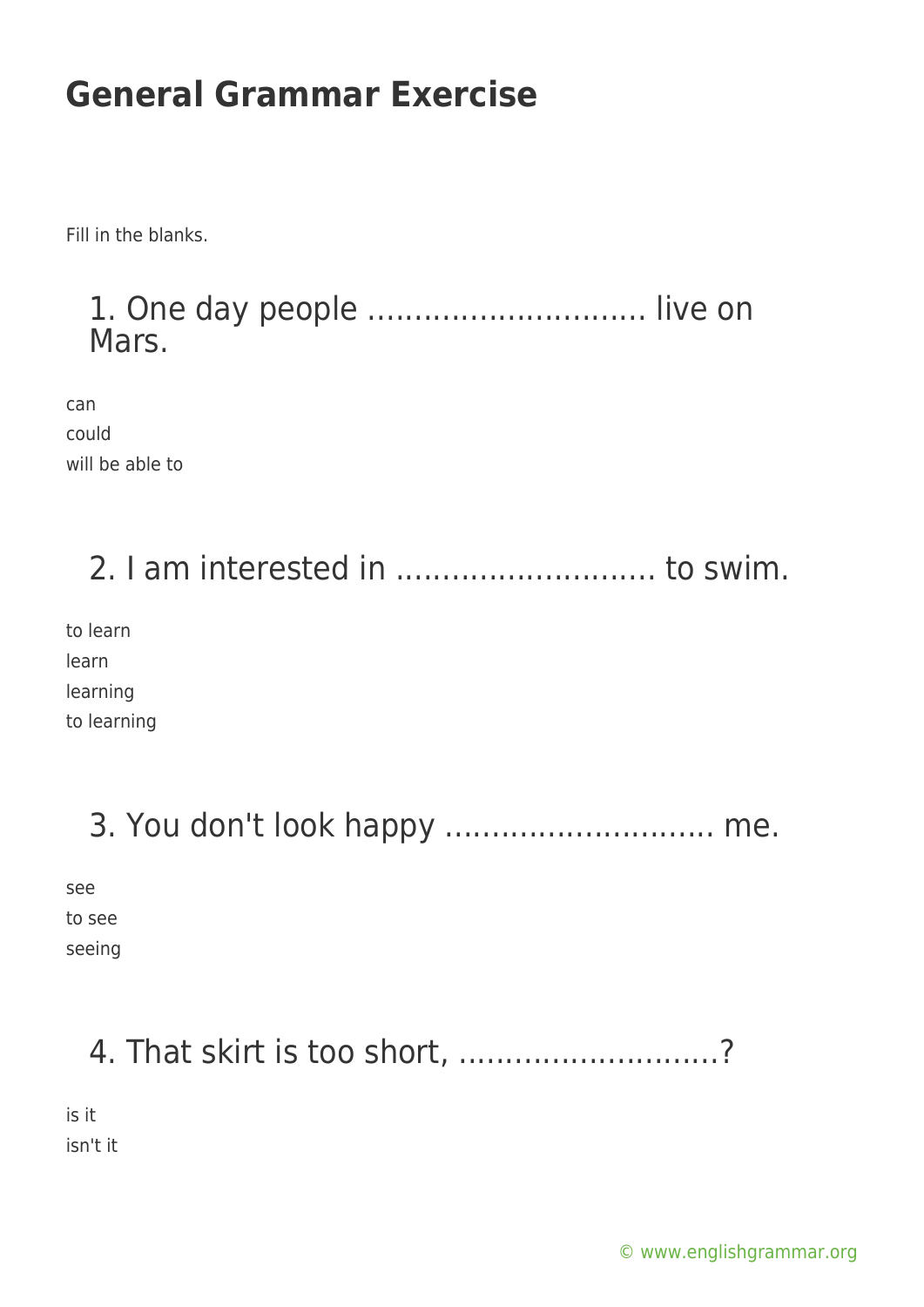does it

#### 5. He was .............................. injured in the accident.

deadly deathly fatally

# 6. I very much enjoy .............................

to sing singing Either could be used here

#### 7. She wouldn't have survived, if they ................................... her to hospital.

didn't take hadn't taken don't take

# 8. Alice didn't pass the test. Mary didn't

.............................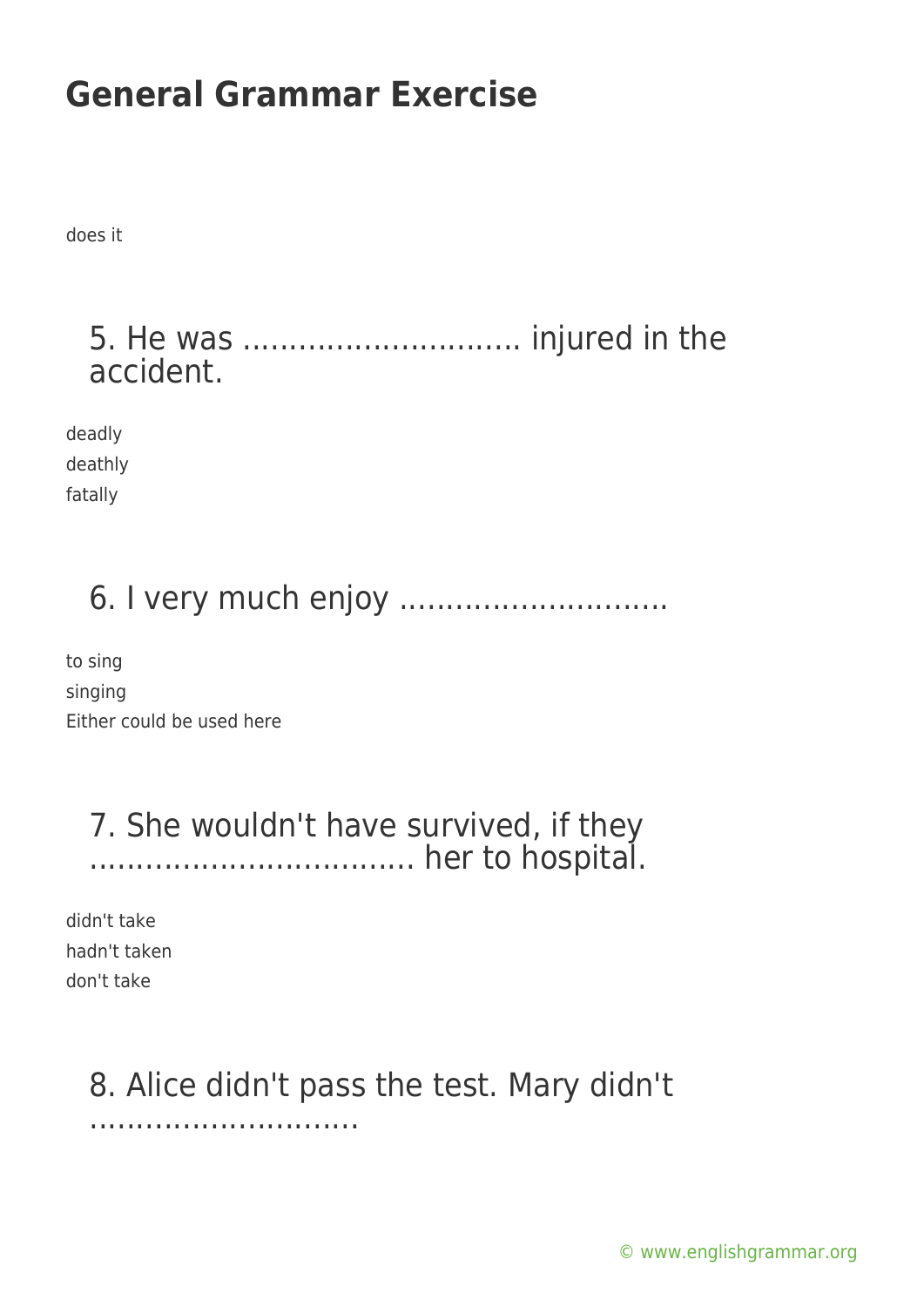also either neither

#### 9. She often comes and ............................... the afternoon with us.

spend to spend spends

### 10. Get that cat .............................. the piano.

of off from

### 11. We need as ................................ volunteers as possible.

many much most